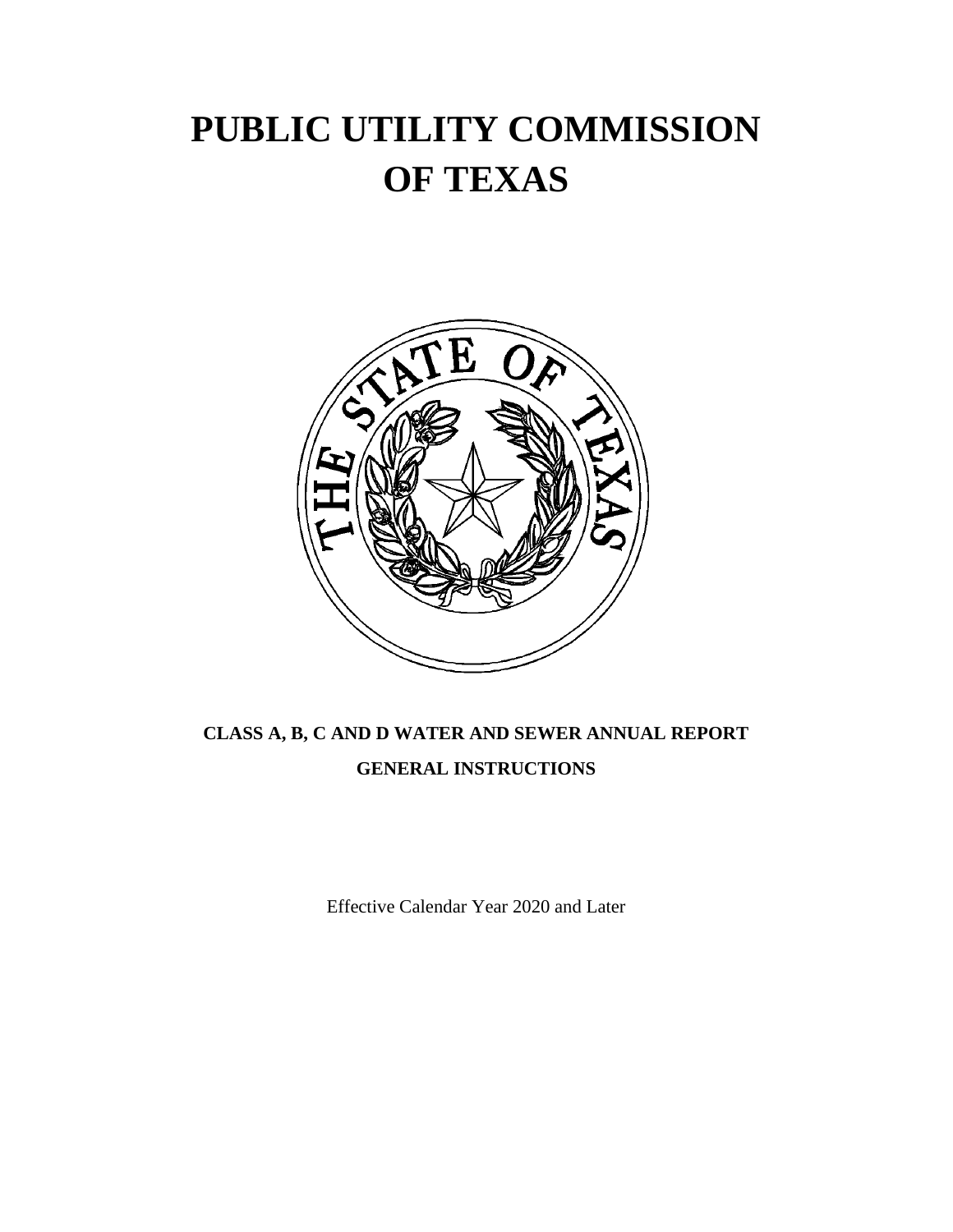### **CLASS A, B, C, AND D WATER AND SEWER ANNUAL REPORT**

#### **GENERAL INSTRUCTIONS**

Texas Water Code (TWC) § 13.136(b) states the following:

The utility commission by rule shall require each utility to annually file a service, financial, and normalized earnings report in a form and at times specified by utility commission rule. The report must include information sufficient to enable the utility commission to properly monitor utilities in this state. The utility commission shall make available to the public information in the report the utility does not file as confidential.

In order to implement TWC § 13.136(b), the Commission adopted 16 Texas Administrative Code (TAC) § 24.129. Under that rule, the Commission is required to approve forms to be used for the required annual report. Thus, the Commission has approved several forms and these general instructions pursuant to the above requirements. The Commission uses the annual report to monitor water and sewer utility earnings, compile annual financial information, and monitor financial conditions of investor owned utilities.

- 1. The utility must submit the annual report to the Commission on the approved form in accordance with these instructions. The utility must file one report for its entire statewide operations statewide, separated into water and sewer information where appropriate; the utility must not file a separate report for each CCN held by the utility.
- 2. The report must be filed with the Commission no later than June 1 of the following year.
- 3. The utility must use the appropriate form for the reporting utility's classification. The classes of utilities as defined in 16 Texas Administrative Code §24.3(5) through (8) are set forth below:
	- (5) Class A Utility -- A public utility that provides retail water or sewer utility service to 10,000 or more taps or active connections. If a public utility provides both water and sewer utility service, the number of active water connections determines how the utility is classified.
	- (6) Class B Utility -- A public utility that provides retail water or sewer utility service to 2,300 or more taps or active connections but fewer than 10,000 taps or active connections. If a public utility provides both water and sewer utility service, the number of active water connections determines how the utility is classified.
	- (7) Class C Utility -- A public utility that provides retail water or sewer utility service to 500 or more taps or active connections but fewer than 2,300 taps or active connections. If a public utility provides both water and sewer utility service, the number of active water connections determines how the utility is classified.
	- (8) Class D Utility -- A public utility that provides retail water or sewer utility service to fewer than 500 taps or active connections. If a public utility provides